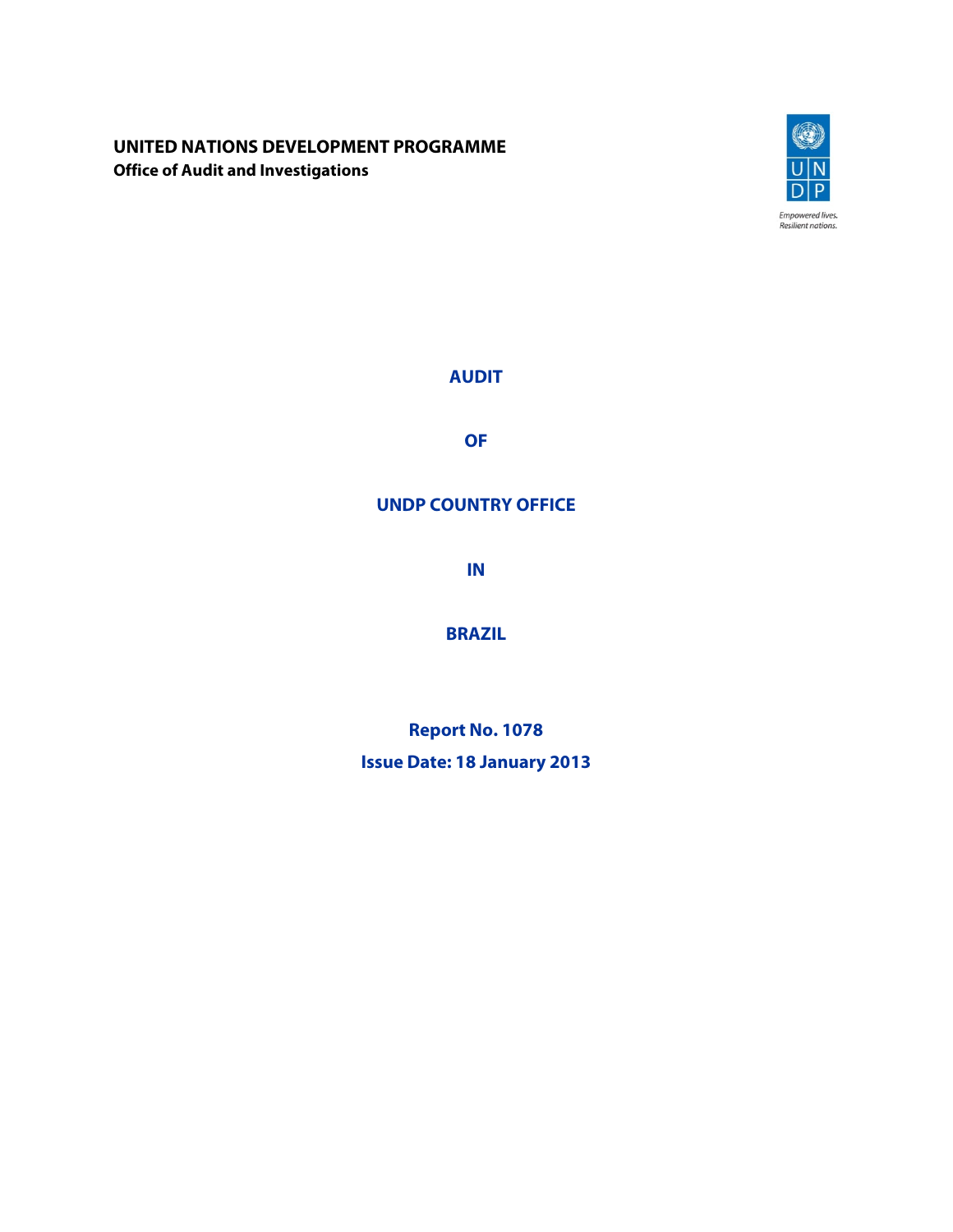

### **Report on the audit of UNDP Brazil Executive Summary**

From 24 September to 5 October 2012**,** the Office of Audit and Investigations (OAI) of the United Nations Development Programme (UNDP) conducted an audit of the UNDP Country Office in Brazil (the Office). The audit covered the activities of the Office during the period from 1 January 2011 to 30 June 2012**.** During the period reviewed, the Office recorded programme and management expenditures totalling \$164 million. The last audit of the Office was conducted by the United Nations Board of Auditors in 2008.

The audit was conducted in conformance with the International Standards for the Professional Practice of Internal Auditing. These Standards require that OAI plans and performs the audit to obtain reasonable assurance on the adequacy and effectiveness of the governance, risk management and control processes. The audit includes reviewing and analysing, on a test basis, information that provides the basis for the conclusions and audit results.

#### **Audit rating**

OAI assessed the Office as **satisfactory**, which means "Internal controls, governance and risk management processes were adequately established and functioning well. No issues were identified that would significantly affect the achievement of the objectives of the audited entity". Ratings per audit area and sub-areas are summarized below.

|    | <b>Audit Areas</b>                                                                                                                                                                                          | <b>Not Assessed/</b><br><b>Not</b><br><b>Applicable</b>                                                                       | <b>Unsatisfactory</b> | <b>Partially</b><br><b>Satisfactory</b> | <b>Satisfactory</b> |
|----|-------------------------------------------------------------------------------------------------------------------------------------------------------------------------------------------------------------|-------------------------------------------------------------------------------------------------------------------------------|-----------------------|-----------------------------------------|---------------------|
| 1. | Governance and strategic management                                                                                                                                                                         |                                                                                                                               |                       |                                         |                     |
|    | Organizational structure and delegations of authority<br>1.1<br>Leadership, ethics and values<br>1.2<br>Risk management, planning, monitoring and reporting<br>1.3<br>Financial sustainability<br>1.4       | Satisfactory<br>Satisfactory<br>Satisfactory<br>Satisfactory                                                                  |                       |                                         |                     |
| 2. | <b>United Nations system coordination</b>                                                                                                                                                                   |                                                                                                                               |                       |                                         |                     |
|    | Development activities<br>2.1<br><b>Resident Coordinator Office</b><br>2.2<br>2.3<br>Role of UNDP - "One UN"<br>2.4<br>Harmonized Approach to Cash Transfers                                                | Satisfactory<br>Satisfactory<br>Not Applicable<br><b>Partially Satisfactory</b>                                               |                       |                                         |                     |
| 3. | <b>Programme activities</b>                                                                                                                                                                                 |                                                                                                                               |                       |                                         |                     |
|    | 3.1<br>Programme management<br>Partnerships and resource mobilization<br>3.2<br>Project management<br>3.3                                                                                                   | Satisfactory<br><b>Partially Satisfactory</b><br><b>Partially Satisfactory</b>                                                |                       |                                         |                     |
| 4. | <b>Operations</b>                                                                                                                                                                                           |                                                                                                                               |                       |                                         |                     |
|    | Human resources<br>4.1<br>4.2<br>Finance<br>4.3<br>Procurement<br>Information and communication technology<br>4.4<br>General administration<br>4.5<br>Safety and Security<br>4.6<br>Asset management<br>4.7 | Satisfactory<br>Satisfactory<br><b>Partially Satisfactory</b><br>Satisfactory<br>Satisfactory<br>Satisfactory<br>Satisfactory |                       |                                         |                     |

#### **Key issues and recommendations**

The audit raised seven issues and resulted in seven recommendations, all ranked medium (important) priority, which means "Action is required to ensure that UNDP is not exposed to significant risks. Failure to take action could result in negative consequences for UNDP." These recommendations include actions to address: (a) the